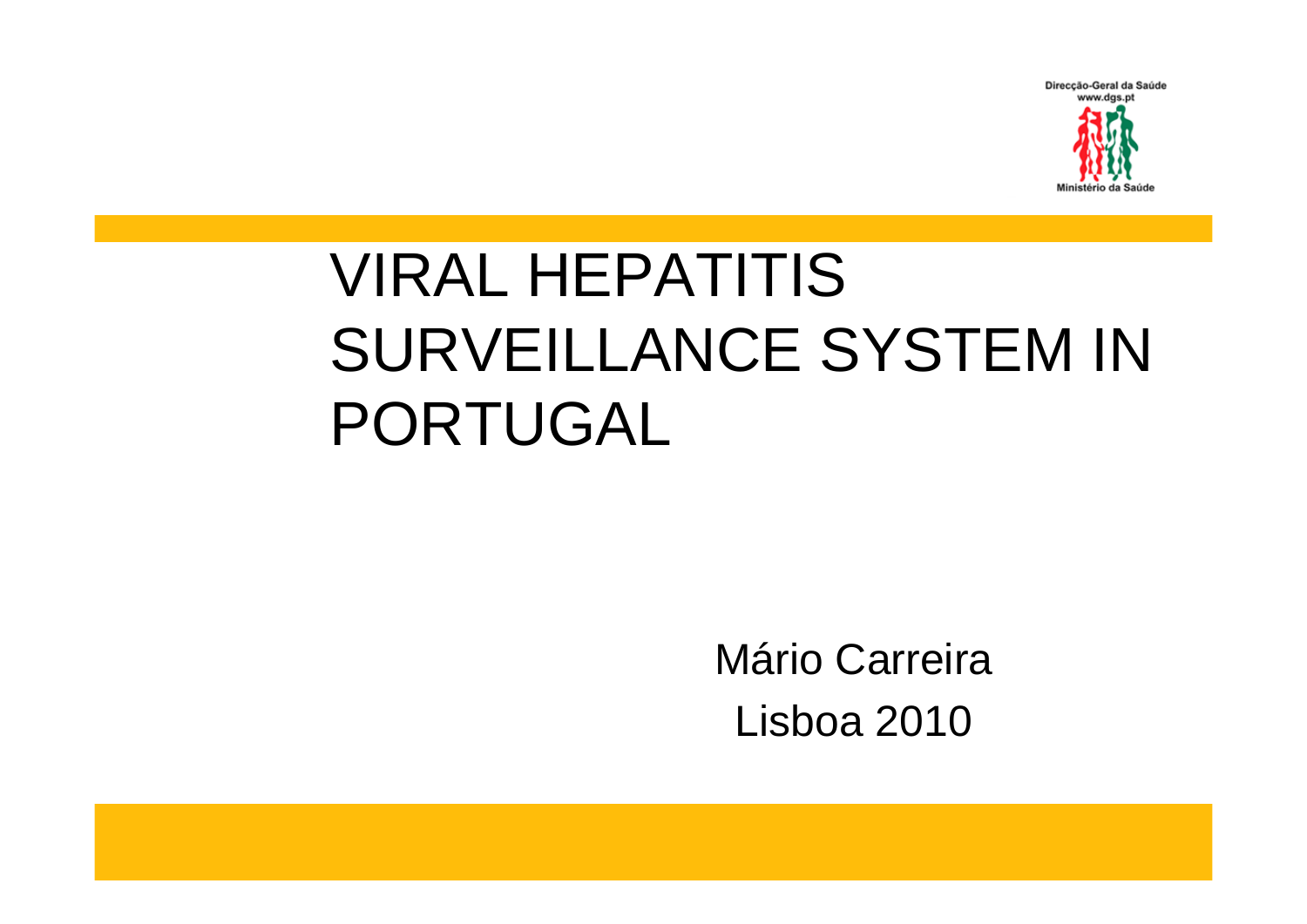

### Until Now

- Compulsory
- **Only clinical**
- **Including hepatitis A, B, C, other specified** hepatitis or non-specified hepatitis
- Paper-based
- Hierarchical transmission of data from any doctor to the DG's Office in Lisbon
- No systematic genotyping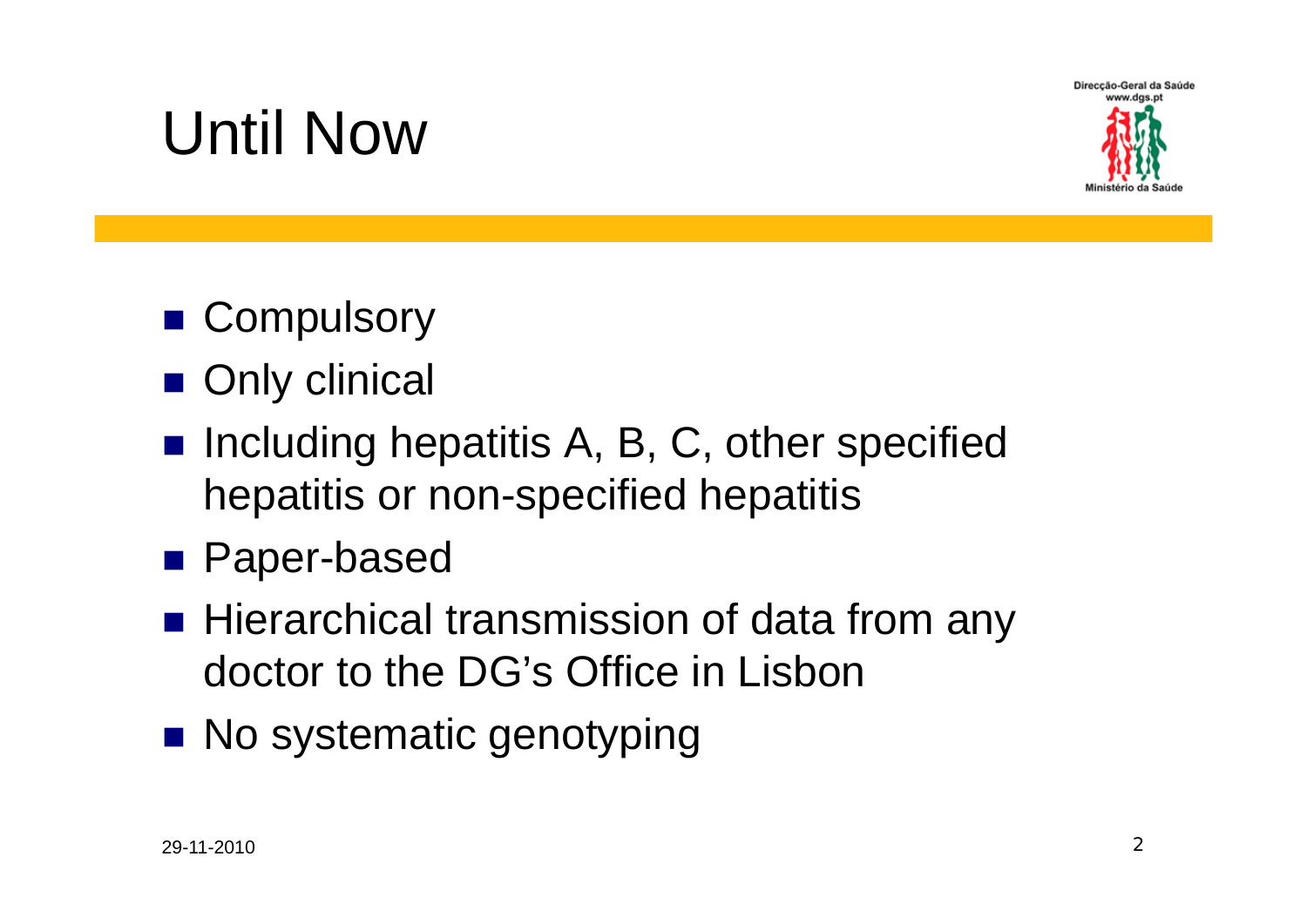

### The New Surveillance System

- Compulsory
- Clinical and laboratorial
- **Electronic report**
- $\frac{1}{2}$ Doctors fill in a web-based form
- The laboratories send the data automatically machine-to-machine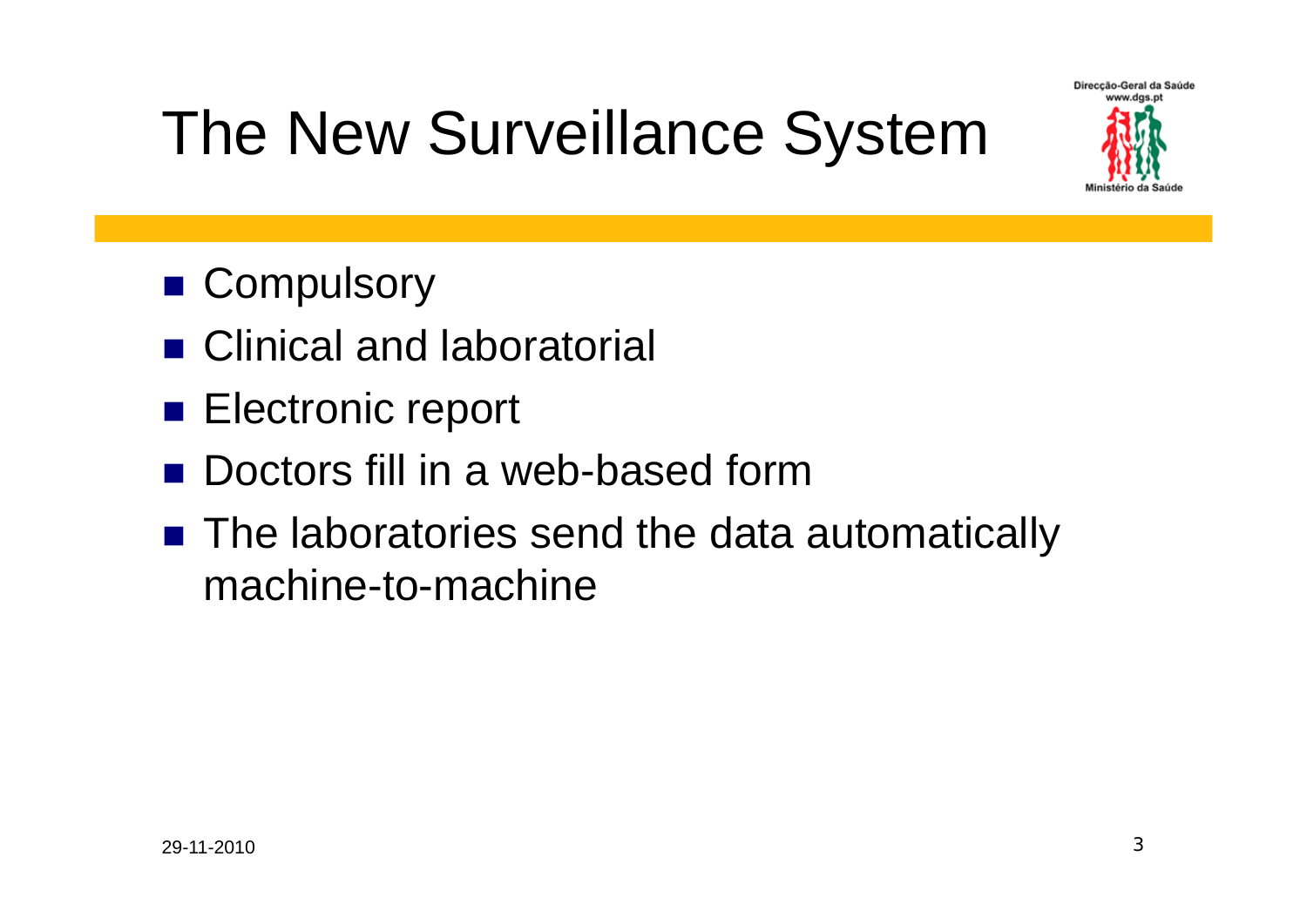### The New Surveillance System



- Network transmission of data from any doctor or from lab to the local public health authority, regional public health level, National Institute of Health and DG´s Office
- **Hierarchical validation of cases**
- Data sent automatically to TESSy machine-tomachine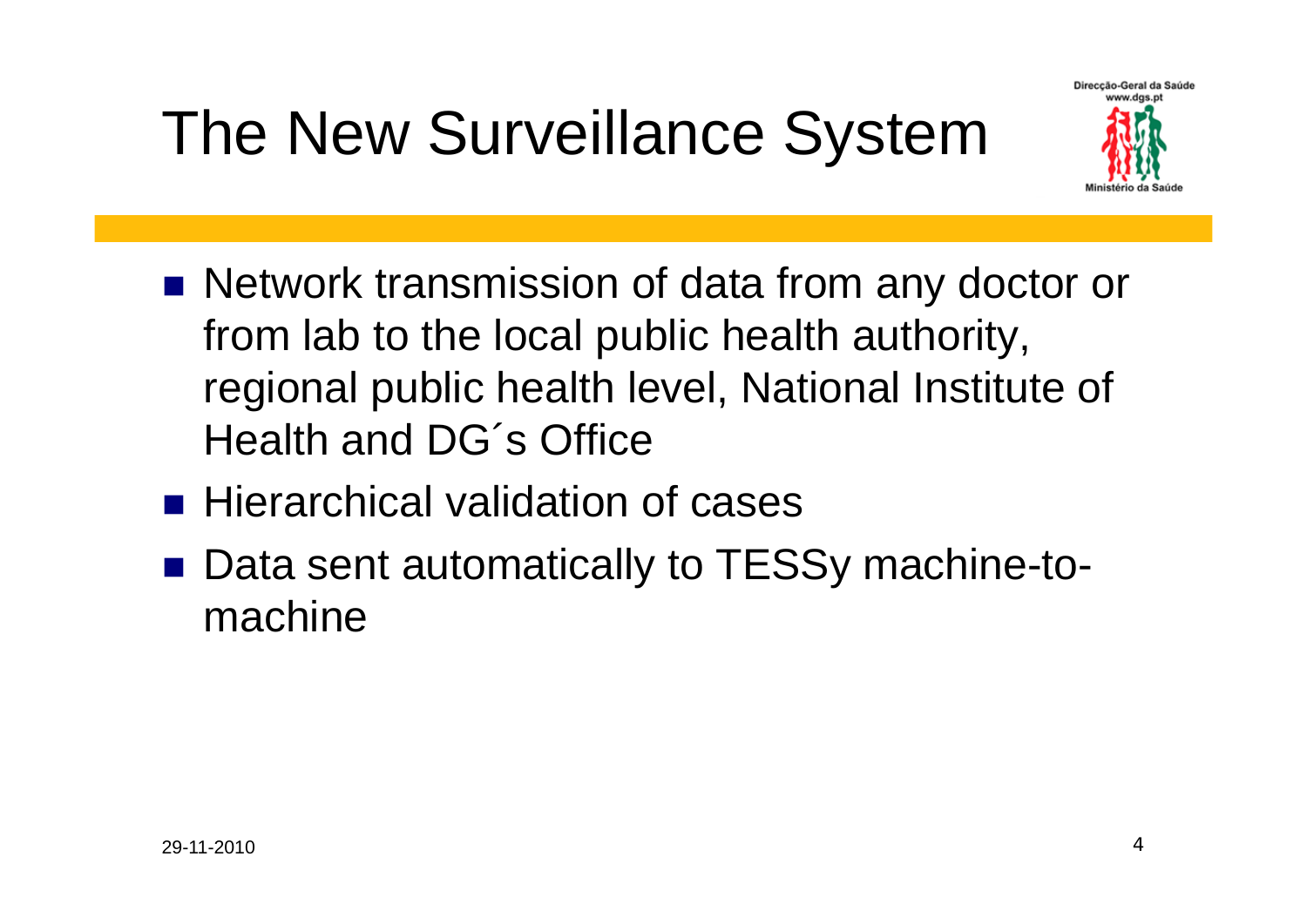### The New Surveillance System



- **European List of Communicable Diseases** adopted by the new system
- Generalization of European case definition
- Total of 69 diseases notified (65 from the European list plus 4 from the Portuguese rules)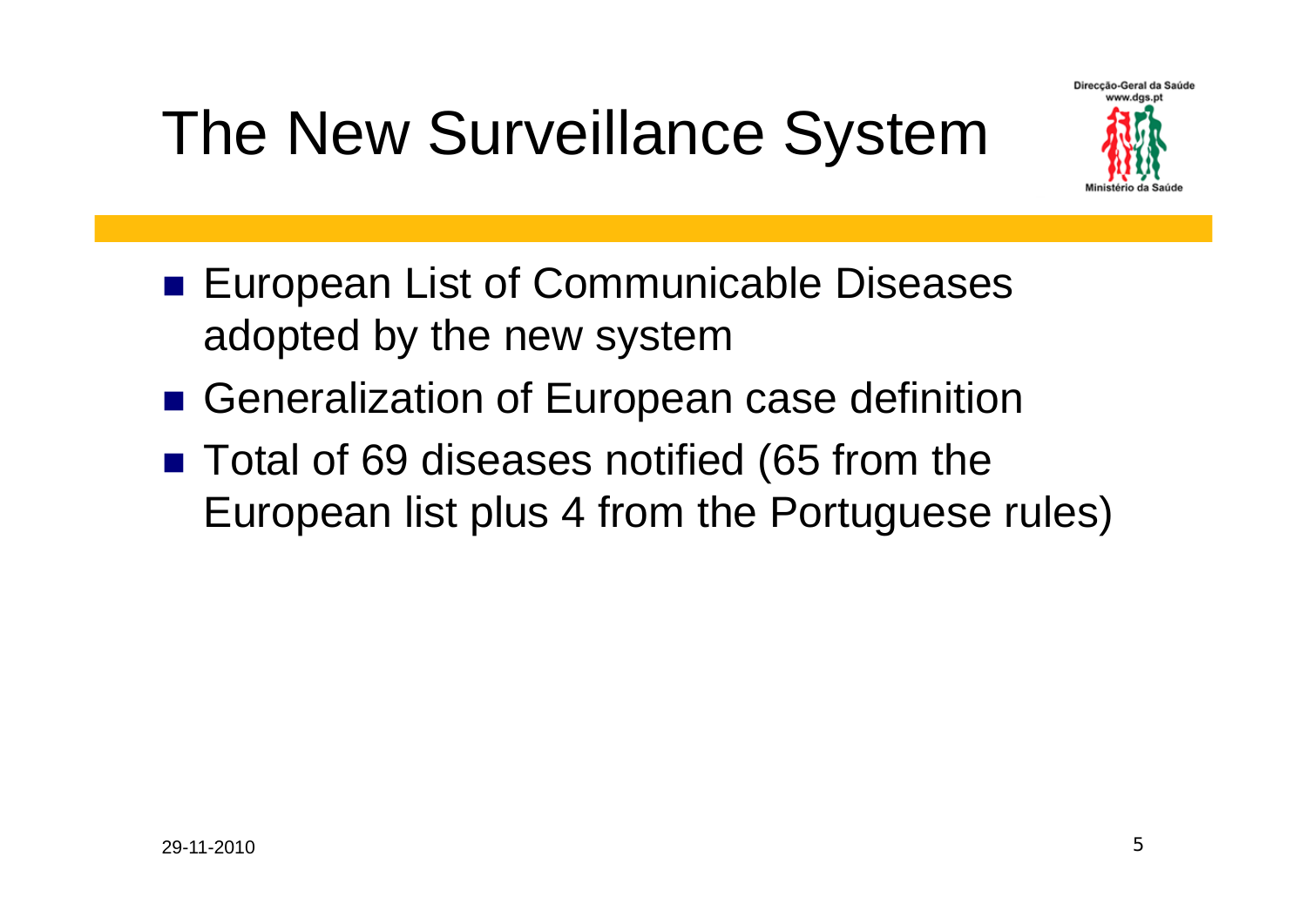Case definition of hepatitis A



#### **Clinical criteria**

□ Any person with a discrete onset of symptoms (e.g. fatigue, abdominal pain, loss of appetite, intermittent nausea and vomiting)

AND

- At least one of the following.
	- □ Fever
	- □ Jaundice
	- □ Elevated serum aminotransferase levels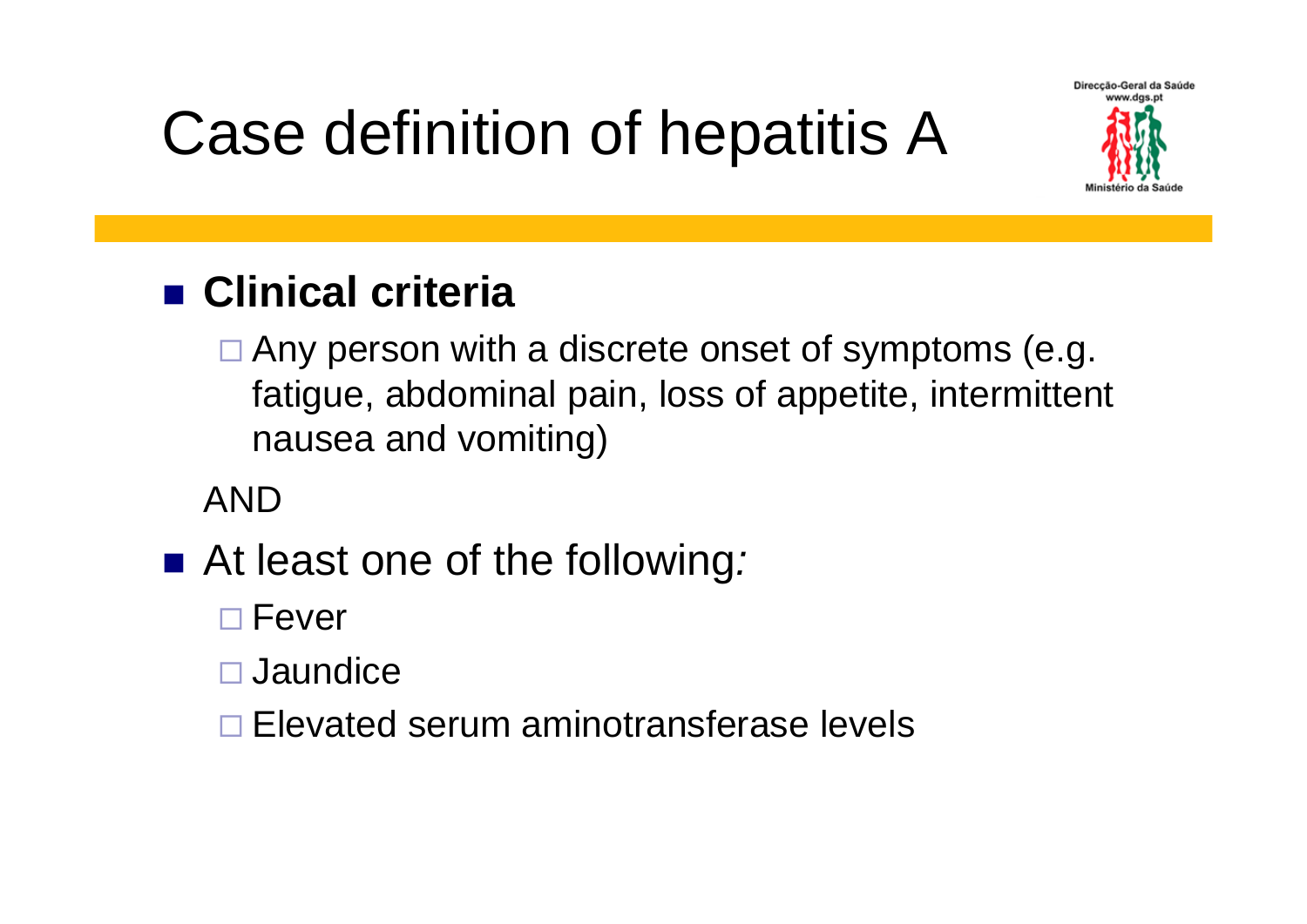Case definition of hepatitis A



#### **■ Laboratory criteria**

- At least one of the following:
	- $\Box$  Detection of hepatitis A virus nucleic acid in serum or stool
	- □ Hepatitis A virus specific antibody response
	- □ Detection of hepatitis A virus antigen in stool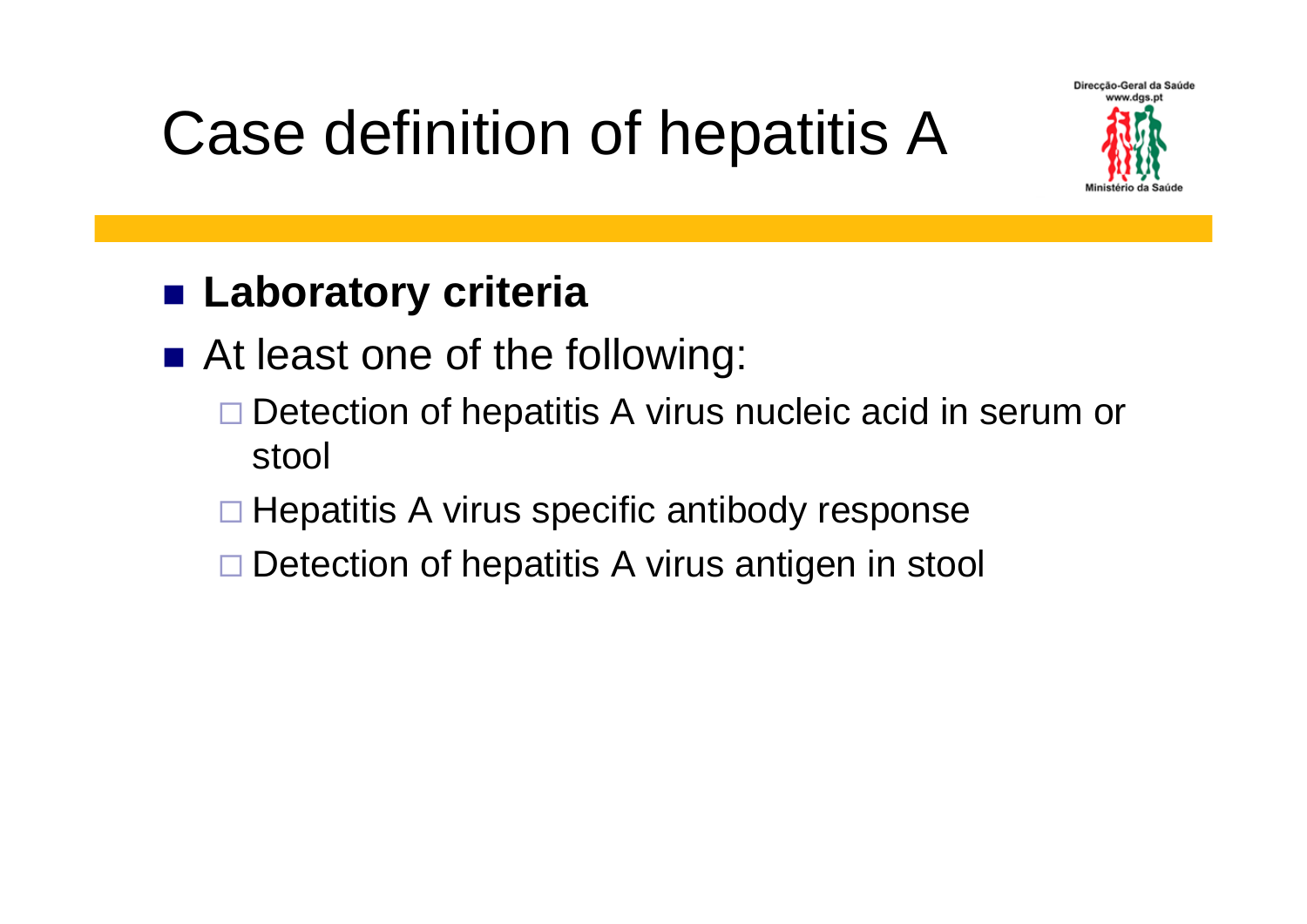Case definition of hepatitis A



#### **Epidemiological criteria**

- At least one of the following:
	- **□ Human to human transmission**
	- □ Exposure to a common source
	- □ Exposure to contaminated food or drinking water
	- **□ Environmental exposure**

#### **Case classification**

#### **Probable case**

Any person meeting the clinical criteria and epidemiological link

#### **Confirmed case**

Any person meeting both the clinical and laboratory criteria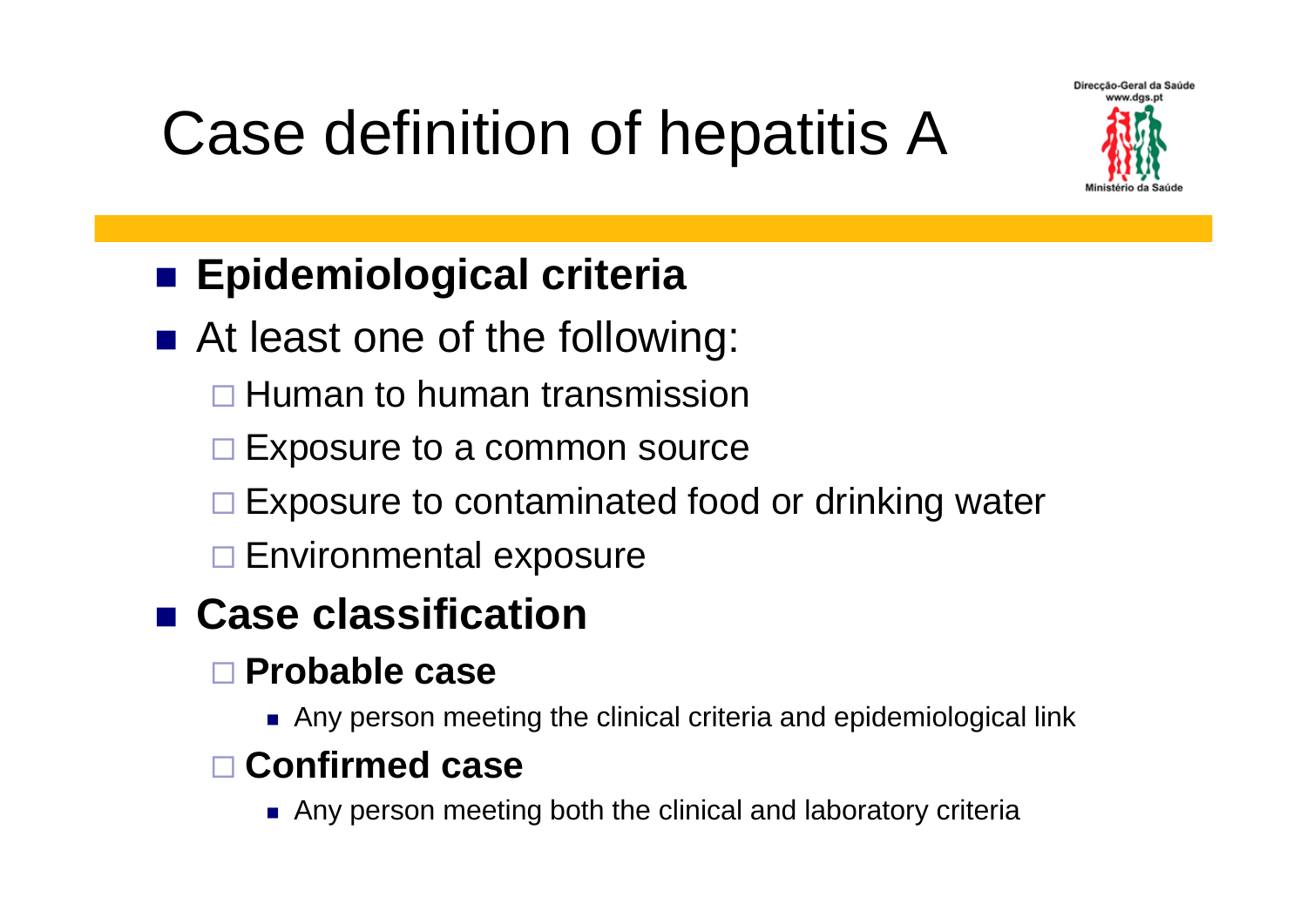## Case definition of hepatitis B



#### **Clinical criteria**

■ Any person with a discrete onset of symptoms (e.g. fatigue, abdominal pain, loss of appetite, intermittent nausea and vomiting)

AND

#### ■ At least one of the following.

 $\Box$ Fever

 $\Box$ Jaundice

 $\Box$ Elevated serum aminotransferase levels

#### **Laboratory criteria**

 $\Box$ Hepatitis B virus core IgM antigen specific antibody response

 $\Box$ Laboratory results interpreted according to the vaccination status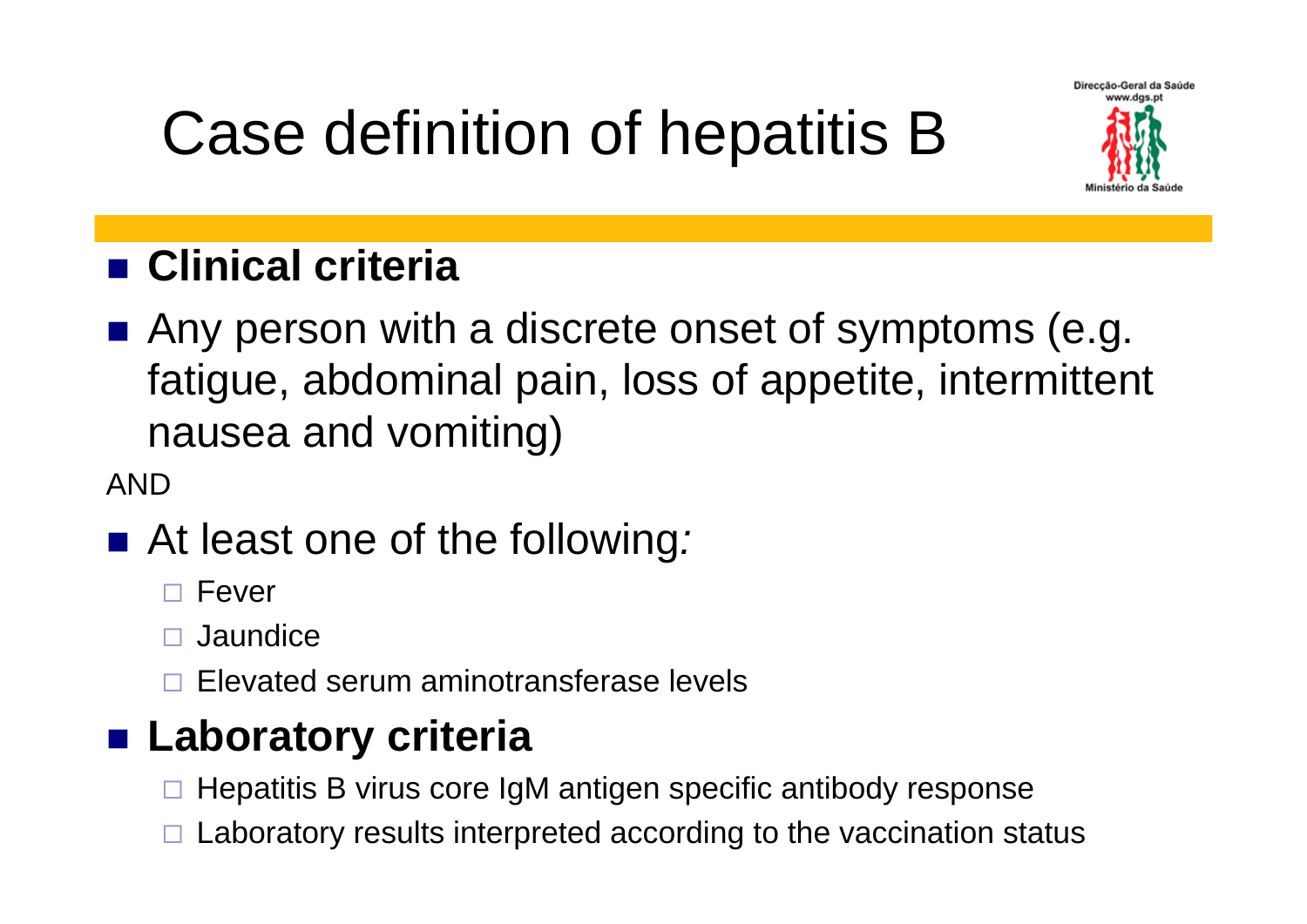### Case definition of hepatitis B



### **Epidemiological criteria**

■ An epidemiological link by human to human transmission (e.g. sexual contact, vertical transmission or blood transmission)

#### **Case classification**

- $\Box$  **Probable case**
	- Any person meeting the clinical criteria and epidemiological link

#### $\Box$ **Confirmed case**

Any person meeting both the clinical and laboratory criteria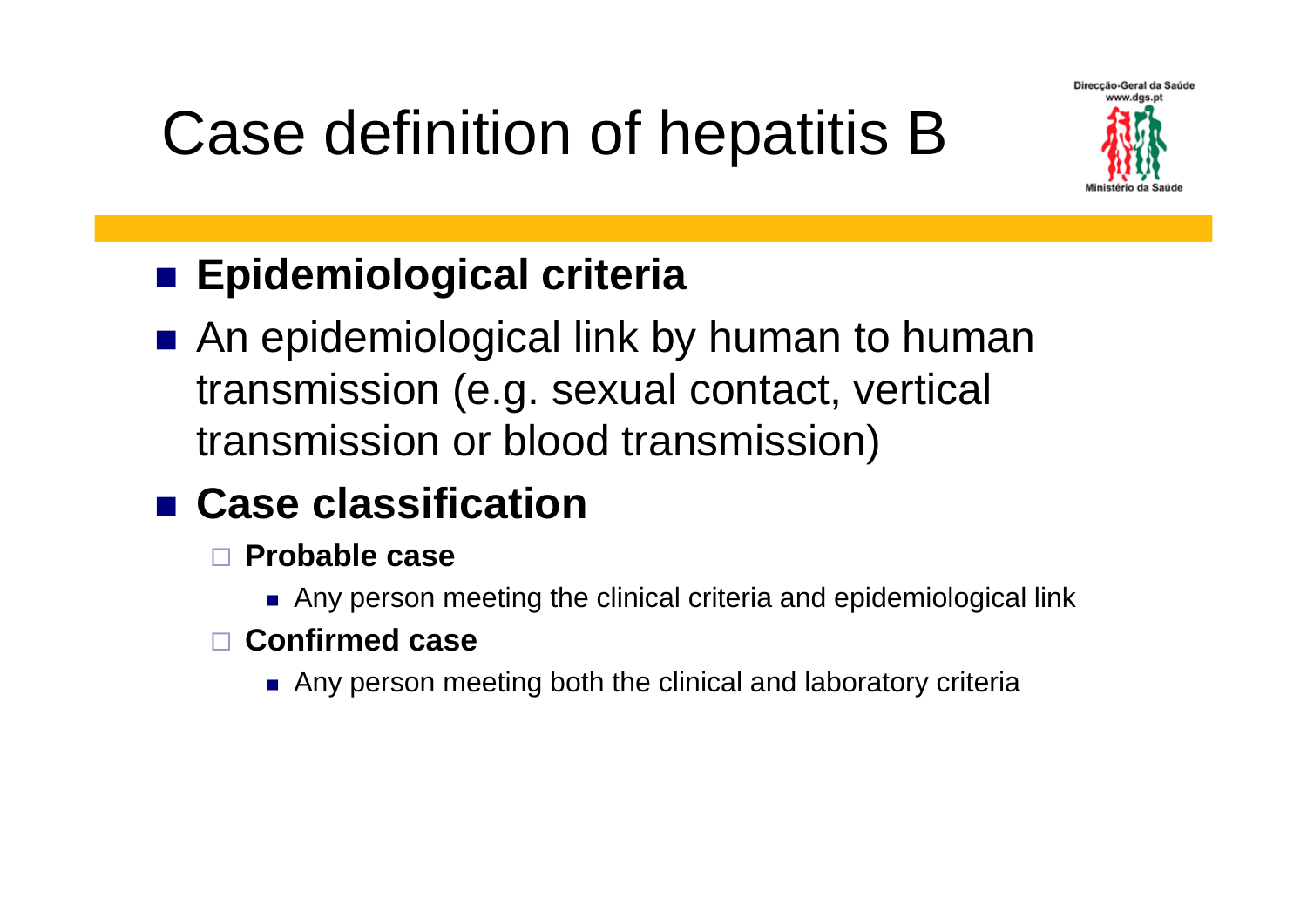### Case definition of hepatitis C



#### **Laboratory criteria**

- At least one of the following.
	- $\Box$ Detection of hepatitis C virus nucleic acid in serum
	- $\Box$  Hepatitis C virus specific antibody response confirmed by a different antibody test

#### **Case classification**

- **Confirmed case**
	- Any person meeting the laboratory criteria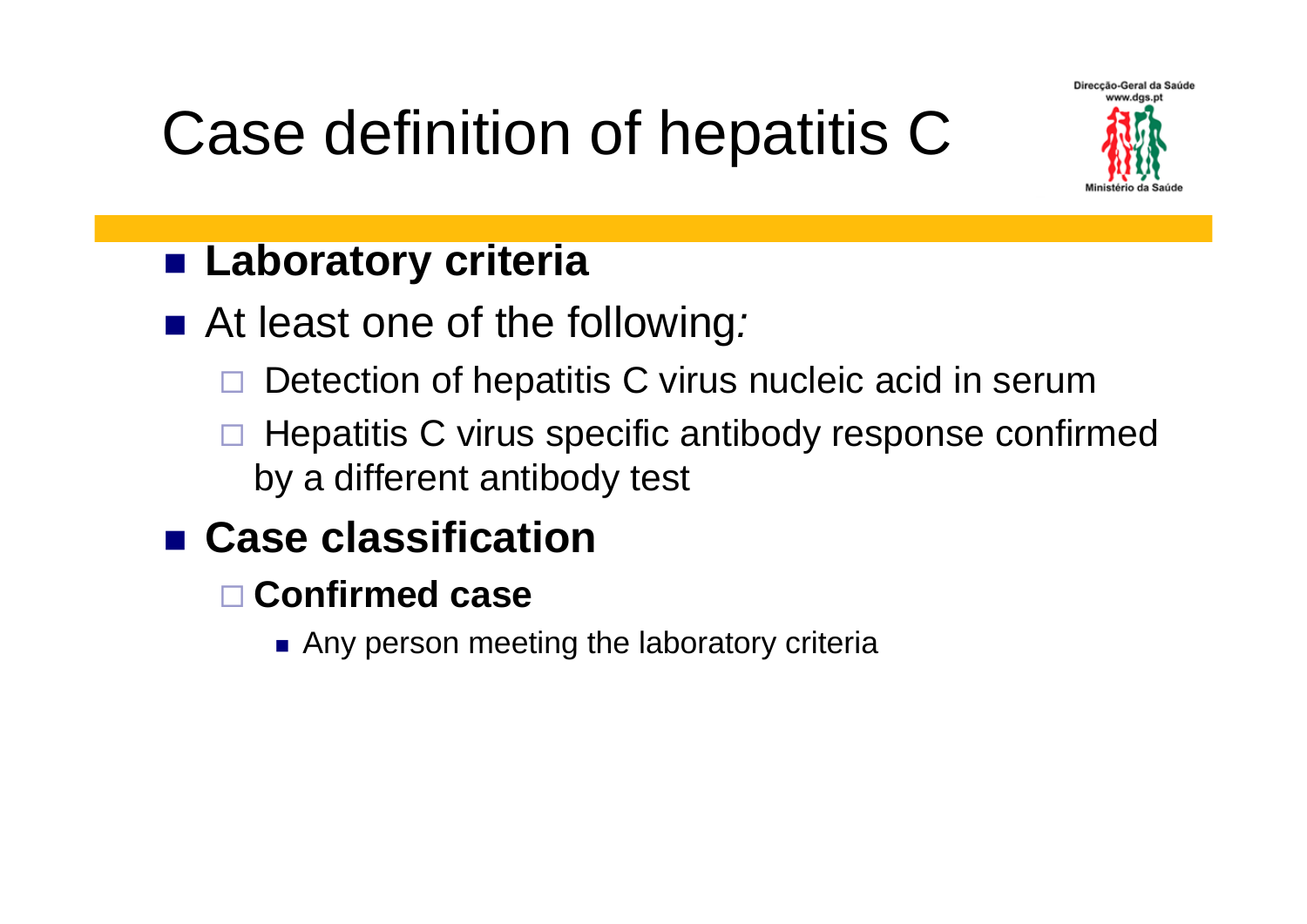

### ON-LINE DEMONSTRATION OF THE NEW INFORMATION SYSTEM FOR EPIDEMIOLOGICAL SURVEILLANCE